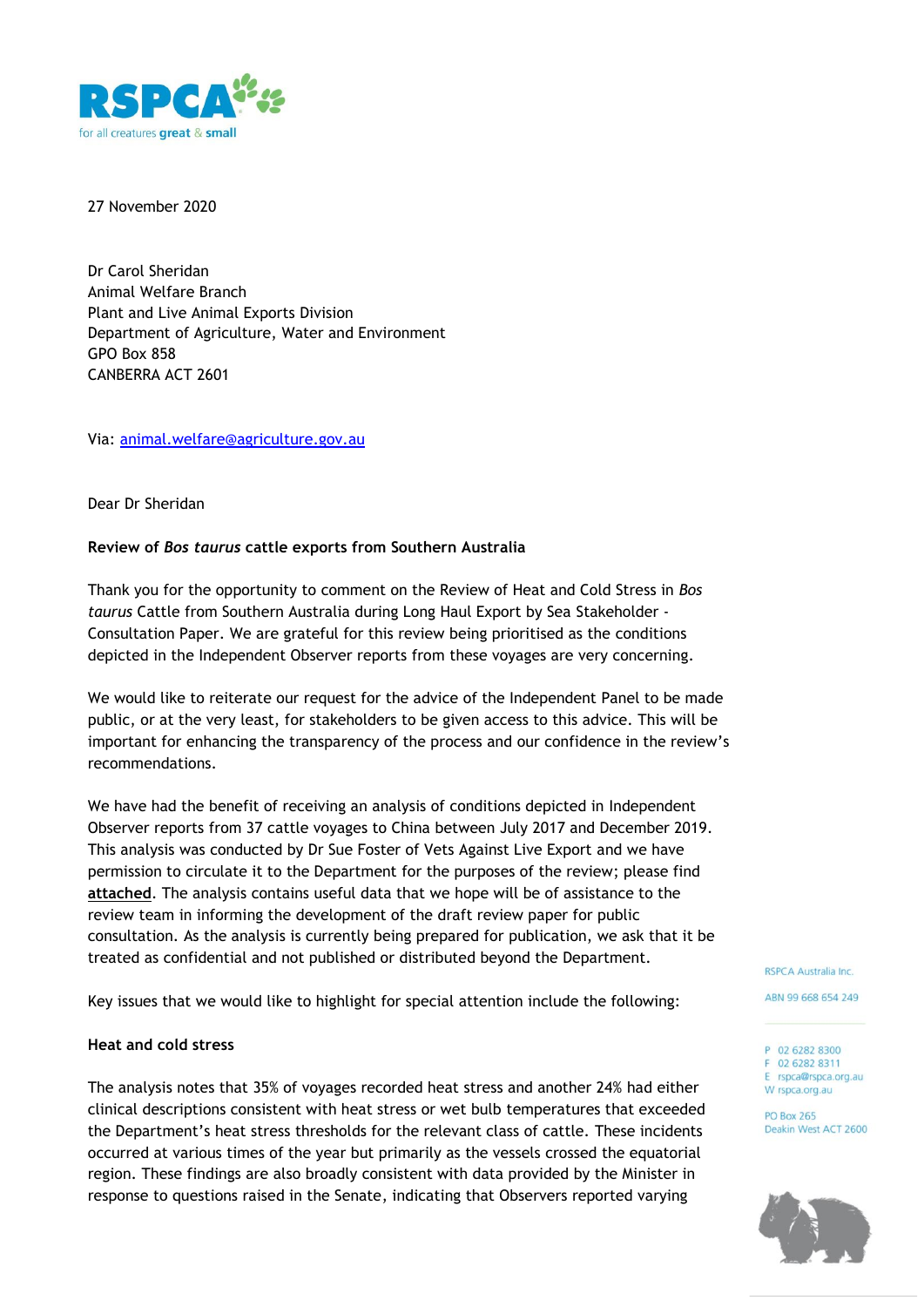

degrees of heat stress on 49% of voyages carrying *Bos taurus* cattle over the equator in the 2019 calendar year. 1

In addition to heat stress, *Bos taurus* cattle exported into the Northern Hemisphere winter period are often subject to cold stress from exposure to very low temperatures. The analysis identified that approximately 19% of voyages experienced temperatures of below 2°C, with all of these occurring during the December to February (inclusive) period. Compounding the stressors of these voyages were the extreme temperature variations. One voyage from Portland to the Port of Rongcheng in Northern China (IO Report 59) in January 2019, experienced temperature variation of  $42^{\circ}$ C, ranging from 32 $^{\circ}$ C while saying over the equator and dropping to -10°C when arriving in Port only several days later. While the Observer Report makes no reference to hyperthermia, it does note that "over 500 treatments were administered" (accounting for over 20% of the cattle), for conditions including lameness, respiratory and ocular disease. Temperature fluctuations of this magnitude place significant stress on the animals' ability to thermoregulate and maintain normothermia resulting in states of hypothermia and hyperthermia, sometimes on the same voyage.

It is clear that measures need to be put in place to ensure animals are protected from these weather extremes. We note the ASEL Review Technical Committee recommended that a HSRA be developed for all voyages crossing the equator, which the Department supported. In light of the extreme cold temperatures occurring in the Northern Winter period of December to February (inclusive), we believe that voyages to the Northern Hemisphere during this period should cease. In the absence of seasonal export restrictions, we believe the Department should develop a Cold Stress Risk Assessment model, equivalent to the Heat Stress Risk Assessment model, and that this should also factor in additional stressors associated with extreme temperature variations.

# **Poor pen conditions**

The analysis found that 78% of consignments experienced wet, sloppy pad conditions at various times during the voyages, and 41% had insufficient bedding material. Many of the images show cattle with heavy faecal jacketing. Such poor conditions can accentuate the prevalence of physical and thermal discomfort, ammonia levels, essential behaviours such as lying and resting, and the risks of trauma and infections.

We request that the review panel place particular focus on the adequacy of current bedding and wash down requirements with a view to ensuring pen conditions are significantly improved.

### **Inadequate food supplies**

It was deeply concerning to learn that food issues were detailed in 43% of voyages, including food insufficiency detected in 27% of voyages. At least 16% of voyages exceeded the planned journey time by more than the additional three days of food provisions. Of these, 11% had to ration food, or exhausted food supplies entirely, during the voyage. This can also place incredible pressure on the ship's captain and crew to reach port within a certain period of time despite unforeseen delays and weather conditions. This can lead to the taking of unnecessary risks placing the safety of crew and animals in jeopardy.

We find this to be completely unacceptable and call for urgent action to be taken to ensure that food supply issues do not continue occurring and that stronger food contingencies are put in place. Under no circumstances should voyages experience food shortages on such a regular basis.

<sup>1</sup> Response to Senate Question No 1533, 14 May 2020.